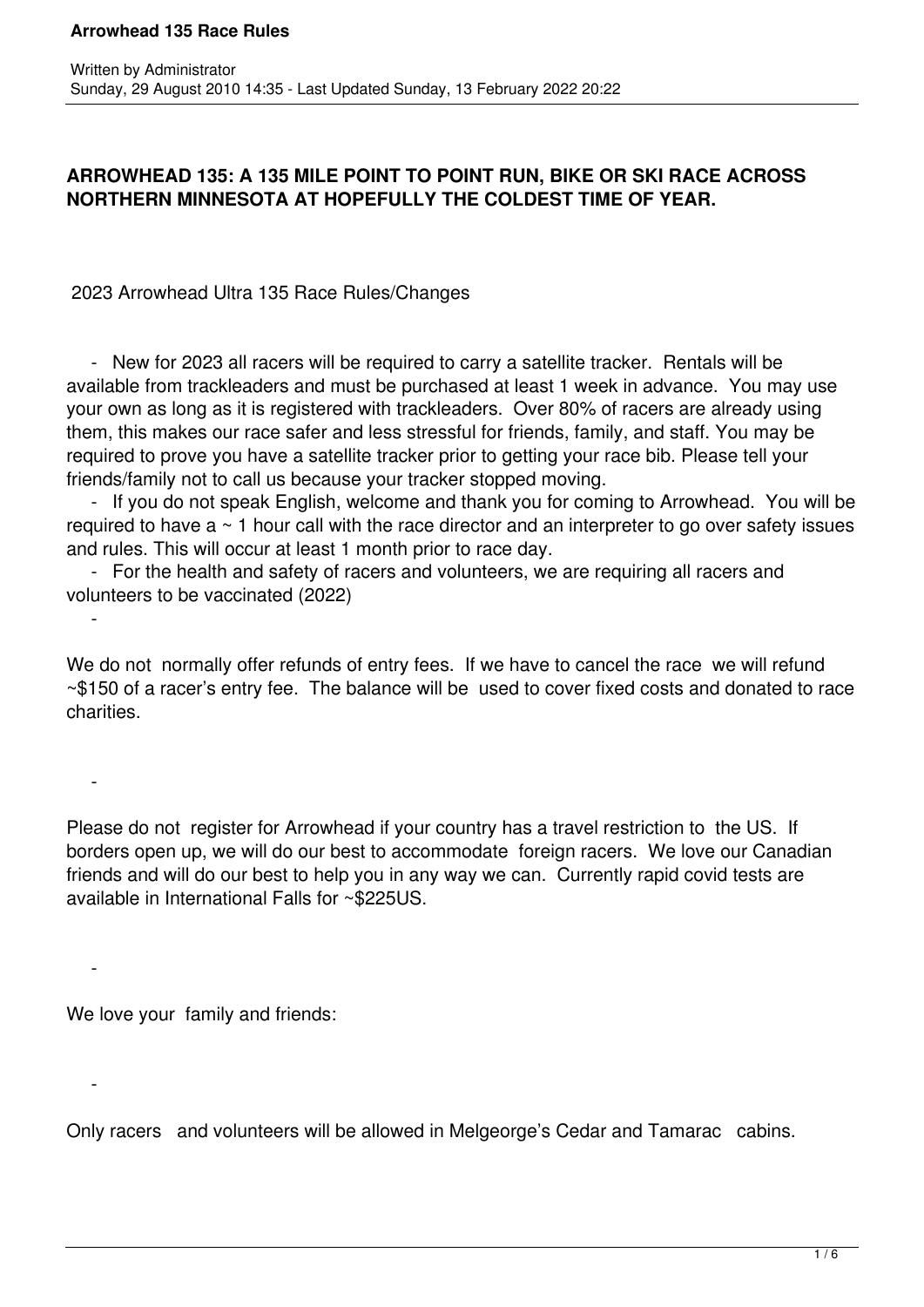-

-

-

Only racers and volunteers will be allowed in the Embark shelter

Film crews must be pre-approved by race directors

Racers can be DQ'd for the actions for their friends and families, ie not maintaining social distancing or masking up.

 1. We will offer the option to race totally unsupported for prior Arrowhead finishers with prior approval from Race Director. Unsupported racers will check in at checkpoints but will not be allowed food, water, or time to warm up at checkpoints. Unsupported racers will receive a unique finisher award along with worldwide respect and admiration. R **acers who choose to go unsupported will not be allowed to switch to the "supported" category. They will receive a DNF if unable to continue unsupported.**

 2. The foot division will consist of 2 categories, traditional and kick sled/push sled. If you are kicking your sled, it is a kick sled. Both categories will qualify for the Arrowhead A'trois foot finish, there will not be an Arrowhead Quad award at this time.

 3. We will not dry wet clothes at MelGeorges or Gateway check points. Moisture management should be part of your race strategy.

 4. **Sign-in/mandatory gear check Saturday, Jan 28th from 3PM to 6PM or Sunday Jan 29th from 11 AM to 2:30 PM, in I-Falls at Backus Community Center, 900 5th St., International Falls. (same place as pre-race meeting previous years) Volunteer meeting Sunday at 3 pm.**

 5. **Mandatory Pre-race meeting International Falls, Sunday Jan 30th 4:00PM at Backus Community Center.** Free Italian Dinner (for racers/volunteers) at 5:15PM, nominal charge for friends/family.

 6. **Race start Monday, 7AM Jan 30th, 2023 Kerry Park Arena center of City of International Falls near Arrowhead/Blue Ox trailhead.**

 7. **No outside help except other racers or race officials.** This means no support crews of any kind, no pacing, and no rides/tows accepted from snowmobilers, trains, planes, automobiles, llamas or other vehicles except of course in emergencies. If you take a ride or enter a nice warm vehicle (or bar) you are disqualified but hopefully still alive. Participants encouraged to help each other. Buddy system good way to race dark and cold. We encourage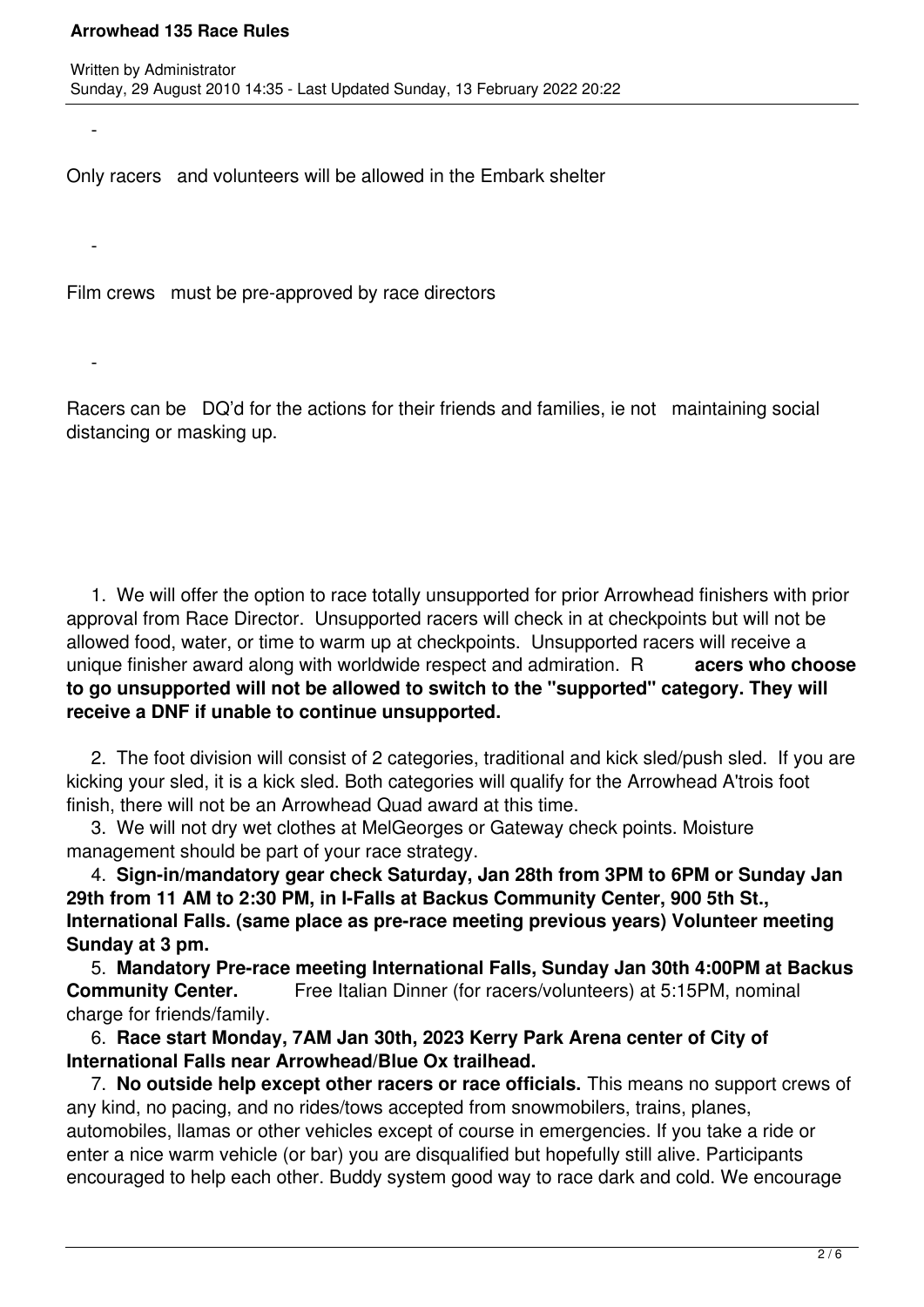spectators but no assistance allowed any time, no teams greeting you at every possible spot. No snowmobiles following you, meeting you, or breaking trail for you.

Arrowhead is about you, the wilderness, your inner dogged spirit and self-sufficiency . Camera crews not allowed to follow the race on Snowmobile except within 1 mile of checkpoints. Racers can be penalized due to actions of their camera crews/snowmobile friends/family. Do not accept hot coffee, food, warm vehicles, clothes etc unless it is from a race official.

 8. No littering. No caching of supplies. **Leave no trace**. You must finish with gear/clothing you started with (ok to throw away garbage) and do not get gear from family/friends at any point (even MelGeorges). Use sanitation facilities provided along trail, outhouses next to trail shelters along trail. Bring T P. Porta-Potty at Checkpoint Surly.

 9. If bivying between checkpoints please do so **off** trail **-BUT-** still in sight of trail so other racers/race officials can see you. Attach flashing light to bike, ski pole, sled, etc to alert passerby to your presence.

 10. If leaving race course notify race officials that you are dropping out soon as feasible. Short-cutting course basis for disqualification/time docking discretion of Race Director. Stay on course to/from checkpoints. Do not leave the course unless you are going to DNF.

 11. **Gateway General Store on Hwy 53 is 1st required checkpoint -** this checkpoint may be indoors if it is really cold. Water available. Note: racers allowed to purchase food, goods and services here.

 12. Must check in **2nd Checkpoint MelGeorges Cedar cabin** before going elsewhere or taking room at resort. We provide water, food (soup/ munchies/oatmeal/sandwiches/etc) here. There is limited room in our large check cabin for racers. Racers allowed to rent own room/cabin at Melgeorges if overnight likely and you want peace and quiet indoors (you still are not allowed help from friends/family in your private room). Nice restaurant/bar/resort great spot for watching. **Spectators are**

## **not allowed in Cedar (check point) cabin.**

 13. 3rd and final checkpoint: Embark tent along trail at about mile 111 ~2 miles before last big WakemUp Mtn. Water, limited cell service, and race volunteers here. Spectators allowed but not inside shelter. Racers do not plan on spending significant time here unless camped outside **. If you bivy in the tent your race is over.**

 14. **We provide water at all checkpoints, food at MelGeorge.** There is no dependable water available on the course other than the checkpoints or melting the snow, or bring a large ice auger to tap the swamp/lake ice.

15. Snow machines and dog sleds have absolute right of way. You must pull to right **side of the trail and let them pass.** Stop at intersections, obey traffic rules. Cars and Sleds are bigger and faster than you and make a messy spot in the snow if they hit you. Listen for them. Keep music stuff out of your ears, listen to Nature, and your own hallucinations.

 16. Racers required to carry/tow all required gear all times on the course and must finish with at least 1 day or 3000 calories of readily edible food and 8 oz. of fuel. Racers may share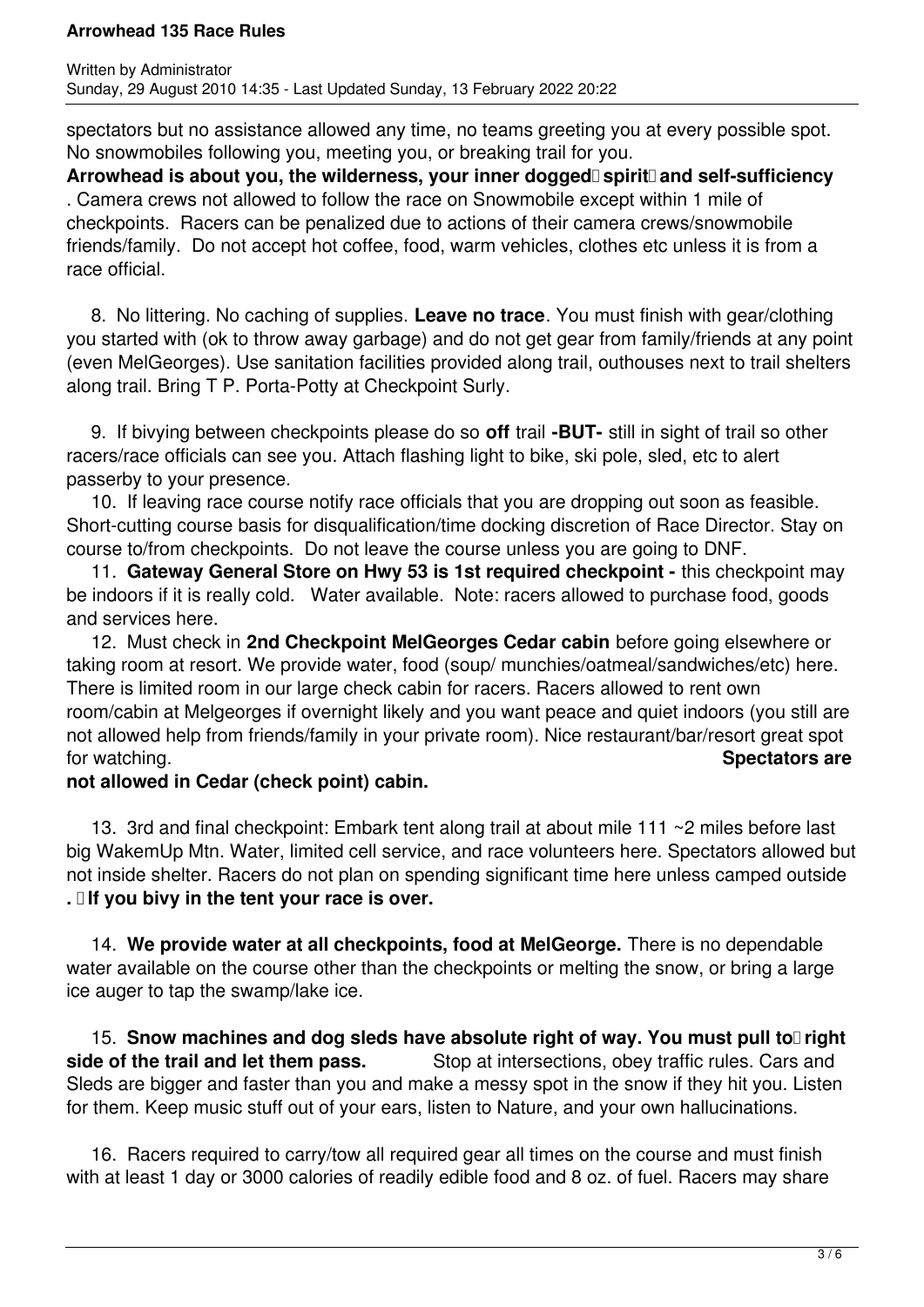gear and assist each other; however, each participant must have their own mandatory gear at all times. **Gear checks may be performed** any time on course or at **checkpoints/finish at the discretion of Race Directors** Time compensation for lost time during check will be made, any check failures subject to disqualification or time penalties again discretion of mean/nice/fair Race Directors.

 17. Racers pick race category morning of race. Racers may use snowshoes, however not required and if used you must carry them and all starting gear to finish. Skiers may have second pair skis. Skiers are required to ski more than 90% of the course to record a ski finish.

 18. Race Cutoff times as follows: Racers must **leave** checkpoints, say again, **leave** by following times:

- **Gateway (35 mi)-9PM Monday.**
- **MelGeorges (70 mi)-1 PM Tues.**
- **Embark Checkpoint 3 (~110 mi)-10 AM Wed.**
- **Fortune Bay OFFICIAL FINISH 7 PM Wed**

# Race officials may pull racers for safety reasons at any point. **IIF YOU DON'T STOP AFTER FAILING TO MEET CHECKPOINT CUTOFF YOU WILL BE II BANNED FROM** FUTURE ARROWHEADS. If you miss a cut off your race is over.

- MANDATORY GEAR from race start to race finish:

 - - Minus-20F degrees sleeping bag or colder rating. Colder than -20F almost all previous races. If you skimp here you are foolish. And we will not allow you to skimp. So do not skimp. Fool. In 2019 we had windchills of -55 Deg F and real temps of -40 Deg F. Be able to prove your bag is a -20 bag at gear check - this is your job - not the gear checkers job. Don't cut off the tags to shave weight.

- Satellite tracker

 - **Racers will be required to finish with 1 pair of handwarmers, insulated mittens, photo ID, and Insurance Card.**

- Insulated sleeping pad - minimum 20" by 48"

 - Bivy sack or tent (space blankets/tarps do not count). We don't like seeing new bivy sacks that have never been tried.

- Firestarter (matches or lighter).
- Stove.

 - 8 fl. oz. fuel at ALL times (either gas, alcohol or 2 canisters of propane/butane 100 g. each or 12 Big (14g) Esbit tablets). 1 lb propane tanks, white gas, and Heet are available in Int'l Falls - propane/butane and Esbits are available from RD with advance notice. Please plan accordingly.

- Pot (min. volume is 1 pint)

 - 2-qt (64 fl. oz.) or just under 2 litres, insulated water container. (Yes, Camelbacks count). Not freezing your drinks in a cold year is a real challenge.

- Headlamp or flashlight. Suggest minimum ~100 lumen good for 12 hours/bike or 20 hours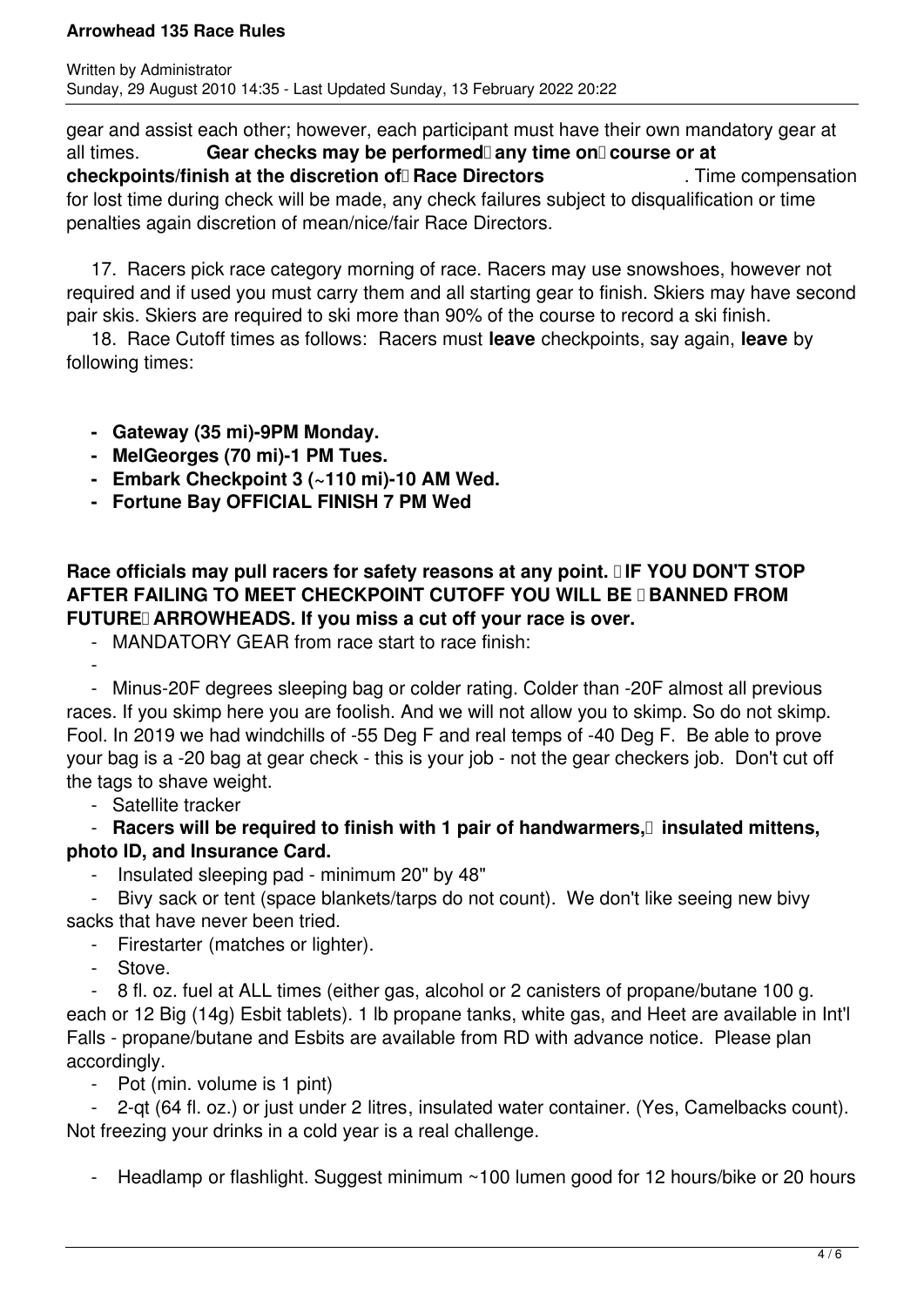on ski/foot. Bring a spare, the cold eats batteries.

**Flashing red LED lights (and spare batteries), both on front and back** of sled or bike or racer. Don't show up with single LED key chain lights...bring real safety lights or you will not pass gear check and they may not be available at local stores. Keep ON 24/7. HIGHLY IMPORTANT....THIS MAY WELL PREVENT YOU FROM BEING A HOOD ORNAMENT ON LARGE FAST-MOVING SNOWMACHINES. We are tired of crappy blinkies.

# **If you bring crappy blinkies to gear check please also bring cash and we will sell you some good ones.**

That is as nice as I can say this.

 - Everyone must have **at least 10 square inches of reflective material on front and 10 square inches on the back** of the person for this race. If you don't want to put holes in your \$200 jacket bring a reflective vest.

- Whistle on string around neck to call for help, because your mouth is too numb to yell.
- 1-day of readily edible food at ALL times (3000 calories)

 - You will be given 2 bibs. We must be able to see your bib number on the front of your body (outer layer) at all times!!! Post the 2nd bib where it is easily visible on your gear so your gear can be returned to your next of kin.

 - Please be prepared to discuss your gear/strategy for frost bite prevention at gear check. We want you to keep all your body parts happy.

# **YOU CAN STILL BE STUPID WITH ALL THE GEAR, KNOW HOW TO USE IT**.

# **Recommended Gear**

- Helmet for bikers
- Extreme conditions mittens, head gear and outerwear..
- Down sweater, spare undershirt/socks etc.
- Over-boots, Gaitors.
- Duct tape, vasoline, sunglasses, lipbalm, moleskin, ibuprofin, etc.
- Map/compass/gps. The maps provided with your racer bag do you no good in you truck.
- Reflective vest good idea.

 - 5,000-7,000 calories of food, preferably items which remain chewable at way below zero and colder.

 - Sleds or backpack for runners and snowshoers. Assorted tools/waxes as needed carried from start to finish.

 - VERY IMPORTANT: Improved cell phone coverage especially on course highpoints makes carrying phone smart, preferably off and in a warm spot to so it works, use for emergencies.

# **DROP BAGS**